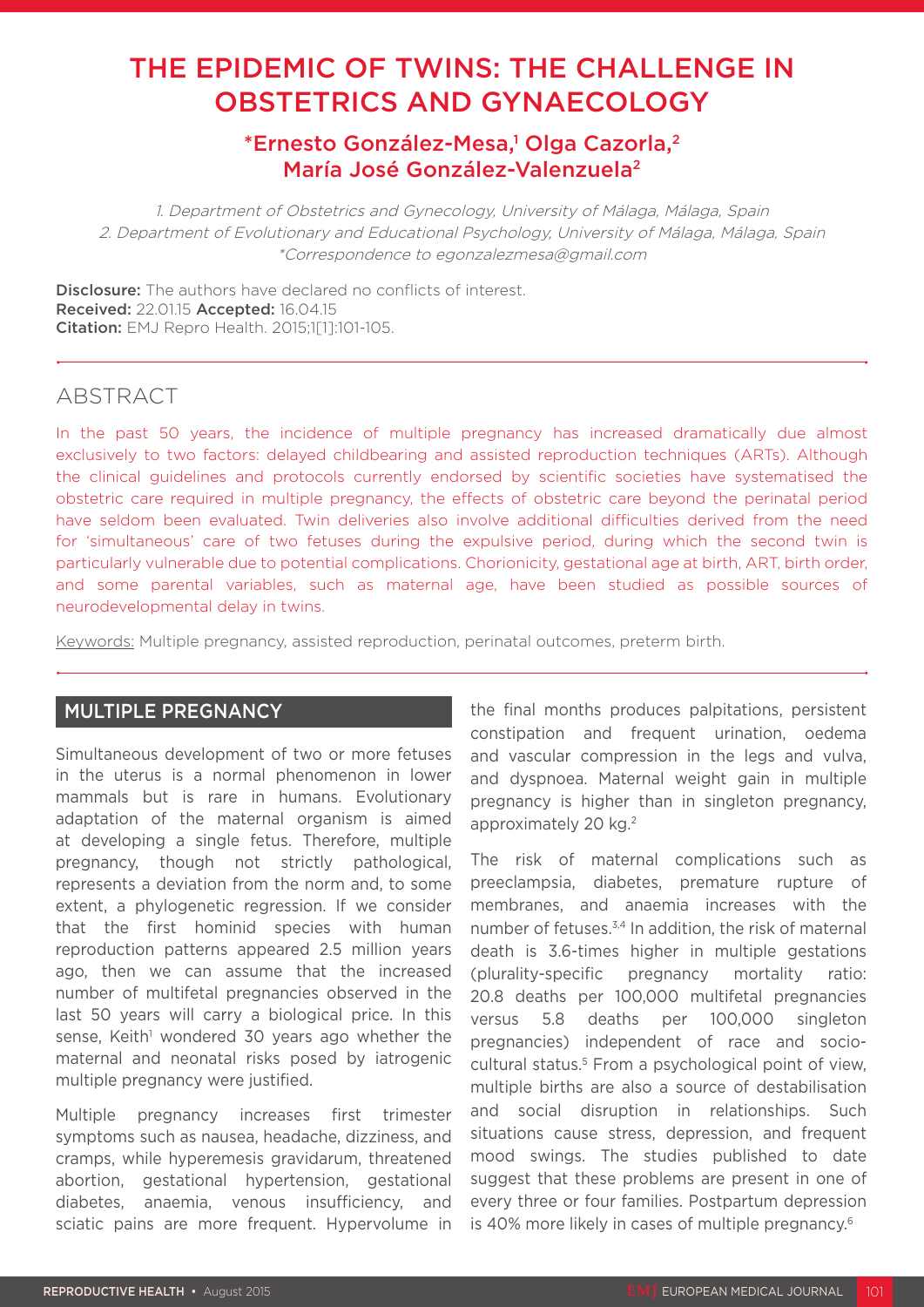The most common complication of multifetal pregnancy is preterm birth.7 Birth occurs before 37 weeks in 50% of twin pregnancies and in 99% of triple pregnancies, which results in perinatal morbidity and mortality. The risk of cerebral palsy is four-times higher in twins than in single births. $8$ The probability of dying in the first year of life due to prematurity is seven-times higher in the case of twin pregnancies, and the proportion with low birth weight is up to seven-times higher.

#### CAUSES

During the past 50 years, the incidence of multiple pregnancy has increased due almost exclusively to two factors: delayed childbearing and assisted reproduction techniques (ARTs).9,10 Age is considered an independent risk factor for natural multiple pregnancy.<sup>11</sup> The probability of conceiving more than one fetus increases between the age of 35-39 years and declines thereafter, except among the black population in whom an increasing trend is observed after this age.<sup>12</sup> In these populations, higher levels of endogenous follicle-stimulating hormone (FSH) cause multiple ovulations and, consequently, multiple pregnancies.

On the other hand, ARTs are the only possibility of conceiving for some women, and so treatments in assisted reproduction centres include high doses of FSH to allow the development of more than one egg per cycle, or intrauterine transfer of more than one embryo simultaneously, in order to increase the chances of pregnancy during a cycle of ovarian stimulation. Results of ART are very often evaluated only in terms of implantation rates and pregnancy rates per cycle, and ignore everything related to pregnancy and multiple birth complications, prematurity of newborns, or the economic or psychological overload that appears when more than one child is delivered.

The role of ART as the primary aetiological factor for multiple pregnancy is clear, as is the interest of fertility centres in preventing its occurrence. Commercial interest in private centres and the economic interest of the pharmaceutical industry make it very difficult to consider the biological, economic, social, and psychological costs relating to multiple pregnancies, transferring multiple embryos, and hyperstimulating ovarian cycles.<sup>13</sup> Given the extraordinary consequences of these procedures and the lack of communication between ART specialists and obstetricians, medical societies should promote new regulations. When

a multiple pregnancy is detected, the obstetrician is usually the one who has to warn the future parents about the physical, social, psychological, and economic consequences. However, accurate information should be provided to women prior to ART. Actions such as the official promotion of single-embryo transfer or the compulsory and systematic registration of final perinatal outcomes after ART performed in fertility centres should be taken into account.

## OBSTETRIC VARIABLES AND LONG-TERM OUTCOMES IN TWINS

Psychoevolutionary development, skill acquisition, behaviour, and school achievement are subject to the influence of a number of variables. Some of these variables, which affect the perinatal period, have often been associated with a poor outcome. On the other hand, the increasing number of multiple pregnancies in recent years has raised a particular concern about the problems associated with such pregnancies in terms of prematurity and adverse perinatal outcomes.

It should be noted that although the scientific literature is riddled with studies conducted in twins, most of them stem from the paradigm of medicine and 'differential psychology' introduced by Galton in the 19th century.14 This scientist delved into the debate between the innate and the acquired, and focussed on ascertaining the impact of heredity and environment on certain health traits. A smaller number of studies in twins report that these children are a unique population group with particular needs and an intrinsic complexity amenable to specific clinical, social, and educational research. Although the clinical guidelines and protocols currently endorsed by scientific societies have systematised the obstetric care required in this type of pregnancy, the effects of obstetric care beyond the perinatal period have seldom been evaluated. Most of these guidelines are based on expert recommendations rather than randomised studies.<sup>5</sup>

It is worth mentioning that pregnancy risks, clinical management, and subsequent outcomes are very different for monochorionic and dichorionic twin pregnancies. Therefore, determination of chorionicity is required in order to correctly stratify perinatal risk according to the type of twin pregnancy. Even the duration of the multiple pregnancy depends on chorionicity. On the one hand, women with monochorionic,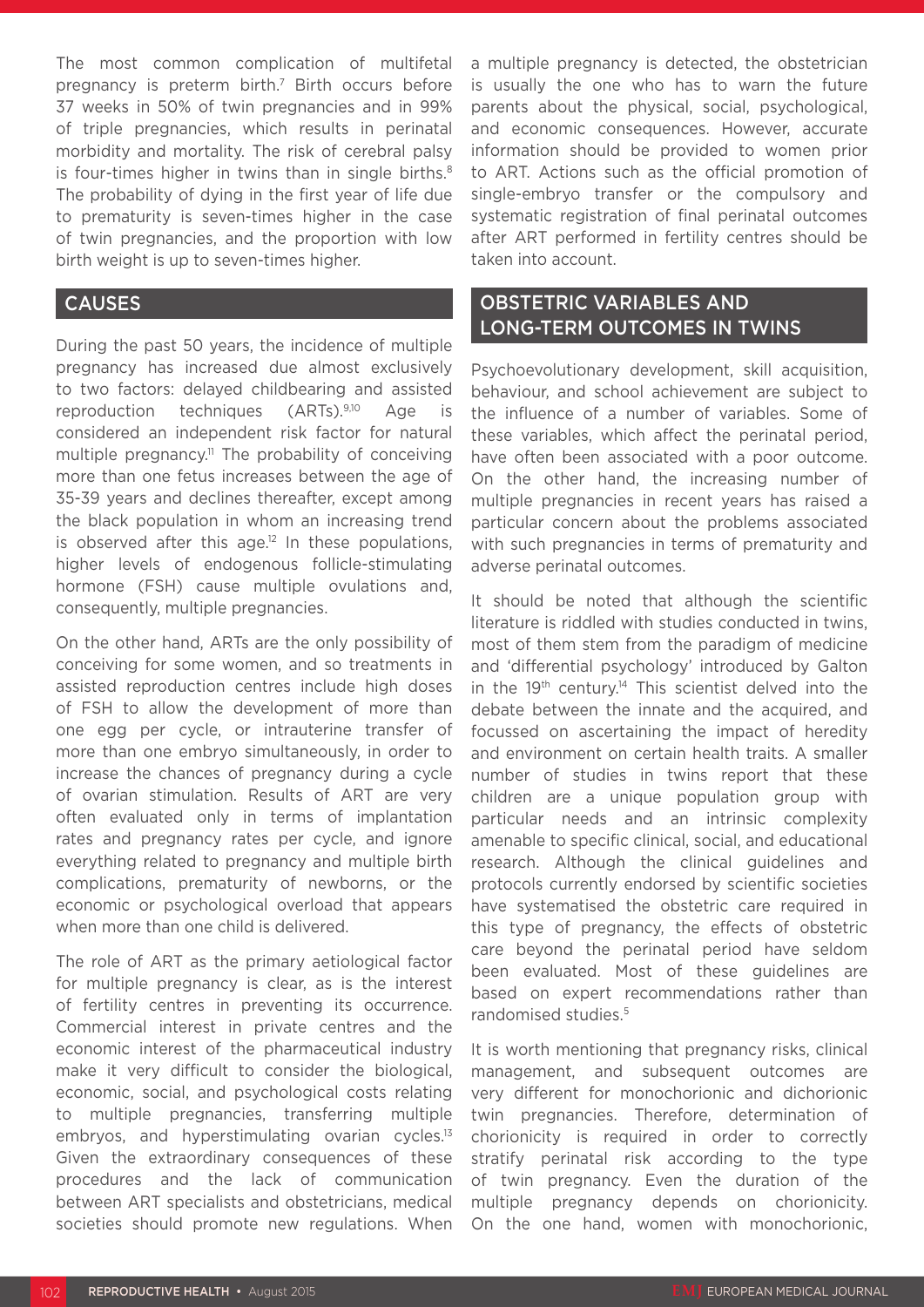uncomplicated twin pregnancies should know that elective birth from 36 weeks and 0 days does not appear to be associated with an increased risk of serious adverse outcomes, and that continuing uncomplicated twin pregnancies beyond 38 weeks and 0 days increases the risk of fetal death. On the other hand, women with dichorionic, uncomplicated twin pregnancies should be aware that elective birth from 37 weeks and 0 days does not appear to be associated with an increased risk of serious adverse outcomes, and that continuing uncomplicated twin pregnancies beyond 38 weeks and 0 days increases the risk of fetal death.

Delivery of twins involves additional difficulties derived from the need for 'simultaneous' care of two fetuses during the expulsive period, during which the second twin is particularly vulnerable due to potential complications. In this regard, we believe that it has not been adequately evaluated whether twin deliveries, as currently performed, provide the same chances to both fetuses and whether this has any impact on subsequent stages of development.<sup>15</sup> It is very difficult to define the period in which obstetric variables started to be considered important for normal neuropsychological development in children. As early as 1955, Pasamanick and Lilienfeld<sup>16</sup> demonstrated an association between some maternal and fetal factors and delayed child development, and postulated the hypothesis of the 'continuum of reproductive casualty'. The observed relationship between certain neuropsychological disorders and some obstetric complications, such as placenta previa or obstructed, multiple, or premature delivery, led these authors to hypothesise the existence of a continuum of casualty in which an extreme of severe, lethal fetal involvement (cases of abortion and fetal or perinatal death) and a number of other conditions that involve sublethal damage, possibly including cases of cerebral palsy, epilepsy, mental retardation, learning and developmental difficulties, and behavioural disorders, could be recognised. Many studies have subsequently been able to document the existence of neurological and cognitive development problems in children exposed to obstetric and perinatal risks such as prematurity, low birth weight, and perinatal hypoxia;<sup>17</sup> one study has demonstrated that, even when these children have apparently normal psychometric results, there are often learning difficulties and special educational needs.18 It should be taken into account that any association between prematurity

and psychological development may be due to the causes of prematurity rather than to prematurity itself.19

Because a significant growth in brain mass occurs during the final weeks of gestation, during which corticomedullary differentiation processes are also completed, the risk of impaired neurological and cognitive development is greater in late preterm infants compared with term infants.<sup>20</sup> Behavioural problems,<sup>21</sup> neurodevelopmental delay, and difficulty acquiring reading skills<sup>22,23</sup> have been reported. In agreement with these studies conducted in single pregnancies, a statistically significant correlation between twins' gestational age at birth and intelligence quotient scores at 6 years of life has been reported. In addition, scores were systematically higher in children born beyond 37 weeks of gestational age in all school achievement areas evaluated.

In some studies, the use of ART has been associated with the occurrence of neurodevelopmental delay in children.<sup>24</sup> Although results are conflicting, assisted reproduction protocols do not appear to be associated with severe cognitive impairment or significant neurodevelopmental delay, but their potential relationship to mild delay or impairment should be investigated.<sup>25</sup> Because one of the most common complications of ART is the high multiple pregnancy rate, assessment of the impact of these techniques on academic achievement, intelligence, and neuropsychological maturity areas in twins is of special interest.

Various studies have associated advanced maternal age with better academic achievement<sup>26</sup> and better scores in the neurocognitive evaluation of children.<sup>27</sup> Some authors<sup>28</sup> suggest that this association is mediated by the existence of favourable social and familial determinant factors associated with advanced maternal age, which allow for child development in a more educational and stable environment. The differences between children born first and second according to the type of delivery have also been investigated. Some authors have reported a greater risk of perinatal morbidity in vaginal delivery of the second twin.<sup>29-32</sup> Other studies, however, could not show any benefit of elective caesarean section over vaginal delivery of the second twin.<sup>33-35</sup> It appears difficult to reach conclusions in this regard. While delivery by caesarean section prevents a poorer score in development areas for the second-born twin, the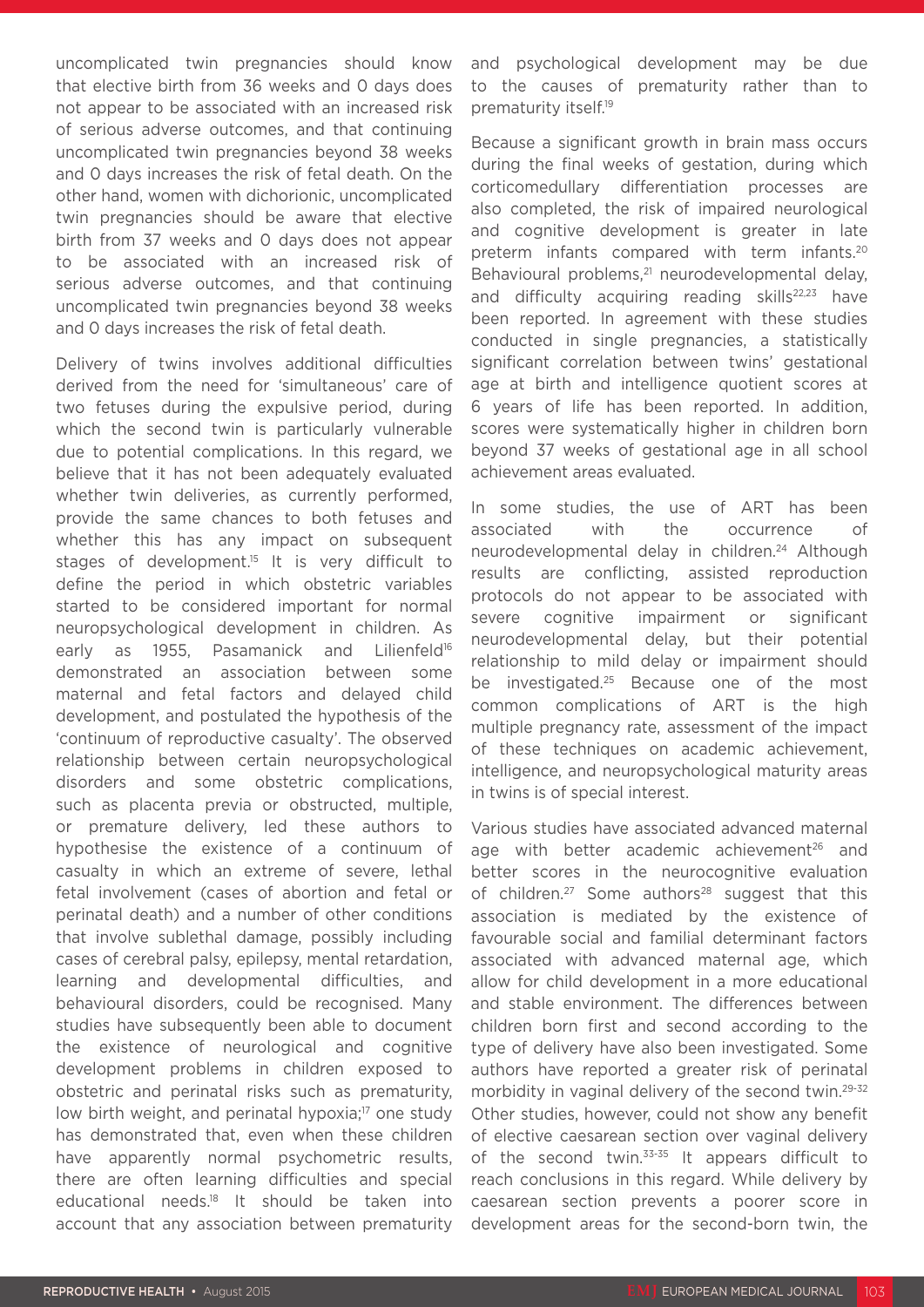impact of the type of delivery can vary with regard to academic achievement, neuropsychological development, and intelligence. It was revealed that vaginal delivery was associated with better scores in the areas of reading accuracy, total reading, phonetic orthography, visual orthography, calculation, writing, articulatory language, expressive language, spatial structuring, visual perception, non-verbal development, and matrices. Based on these results, vaginal delivery appears to be the most advantageous option.

Twin delivery, however, involves a certain hierarchy in birth conditions so that, although vaginal delivery is globally associated with better results in the reported areas, when the hierarchy involved in birth order is introduced then circumstances where the second twin benefits from delivery by caesarean section are detected. Published results<sup>32</sup> suggest a disadvantage to the second twin, with the differences in the perinatal period noted by

other authors<sup>36-38</sup> possibly being reflected at school age. At this point in time, management of the risks and interests of each infant and the mother should be thoroughly agreed upon.

Multiple pregnancy is a source of medical complications for mothers and newborns. Longterm effects on child development are not negligible, are a source of psychological maladjustment and destabilisation of the family, and generate a significant economic burden. The economic cost of a multiple pregnancy may be 10-30-times the cost of a single *in vitro* fertilisation cycle, which is the main aetiological factor. The increase in multiple pregnancies can be described in terms of an epidemiological health alert. It is necessary to develop clinical protocols for singleembryo transfer and legislative tools in order to reduce maternal morbidity, perinatal mortality, and disability resulting from the prematurity caused by multiple births.

#### REFERENCES

1. Keith L. Twins and other multiples: progress with a price. Int J Gynaecol Obstet. 1995;51(2):105-8.

2. Blickstein I, Keith L. Outcome of triplets and high-order multiple pregnancies. Curr Opin Obstet Gynecol. 2003;15(2):113-7.

3. Elliot JP. High-Order Multiple Gestations. Semin Perinatol. 2005;29(5):305-11.

4. Conde-Agudelo A et al. Maternal morbidity and mortality associated with multiple gestations. Obstet Gynecol. 2000;95(6 Pt 1):899-904.

5. MacKay AP et al. Pregnancyrelated mortality among women with multifetal pregnancies. Obstet Gynecol. 2006;107(3):563-8.

6. Choi Y et al. Multiple births are a risk factor for postpartum maternal depressive symptoms. Pediatrics. 2009;123(4): 1147-54.

7. Chauhan SP et al. Twins: prevalence, problems and preterm births. Am J Obstet Gynecol. 2010;203(4):305-15.

8. Pharoah PO. Risk of cerebral palsy in multiple pregnancies. Obstet Gynecol Clin North Am. 2005;32(1):55-67.

9. Eriksson AW, Fellman J. Temporal trends in the rate of multiple maternities in England and Wales. Twin Res Hum Genet. 2007;10(4):626-32.

10. Blondel B, Karminski M. Trends in the occurrence, determinants, and consequences of multiple births. Semin Perinatol. 2002;26(4):239-49.

11. Fellman J, Erikson AW. Statistical analyses of Hellin´s law. Twin Res Hum Genet. 2009;12(2):191-200.

12. Hardin J et al. Trends in the probability of twins and males in California, 1983- 2003. Twin Res Hum Genet. 2009;12(1): 93-102.

13. González-Mesa E, Herrera J. Incidence and costs of multifetal pregnancies in Andalusia (2000-2010). Twin Res Hum Genet. 2010;14(5):484-9.

14. Galton F. The history of twins, as a criterion of the relative powers of nature and nurture. Int J Epidemiol. 2012;41(4):905-11.

15. National Collaborating Centre for Women´s and Children´s Health. Multiple pregnancy: The management of twin and triplet pregnancies in the antenatal period. NICE clinical guideline 129. 2011. Available at: http://www.nice.org.uk/prox y/?sourceUrl=http%3A%2F%2Fwww.nice. org.uk%2Fnicemedia%2Flive%2F13571%2 F56425%2F56425.pdf. Last accessed: 16 April 2015.

16. Pasamanick B, Lilienfeld AM. Association of maternal and fetal factors with the development of mental deficiency. 1. Abnormalities in the prenatal and paranatal periods. J Am Med Assoc. 1955;159(3):155-60.

17. Calame A et al. Psychological and neurodevelopmental outcome of high risk newborn infants. Helv Paediatr Acta. 1976;31(4-5):287-97.

18. Saigal S et al. Learning disabilities and school problems in a regional cohort of extremely low birth weight (less than

1000 G) children: A comparison with term controls. J Dev Behav Pediatr. 1991;12(5):294-300.

19. Odd DE et al. Long-term cognitive outcomes of infants born moderately and late preterm. Dev Med Child Neurol. 2012;54(8):704-9.

20. Kinney HC. The near-term (late preterm) human brain and risk for periventricular leukomalacia: a review. Semin Perinatol. 2006;30(2):81-8.

21. Gray RF et al. Prevalence, stability, and predictors of clinically significant behavior problems in low birth weight children at 3, 5, and 8 years of age. Pediatrics. 2004;114(3):736-43.

22. Morse SB et al. Early school-age outcomes of late preterm infants. Pediatrics. 2009;123(4):e622-9.

23. Chyi LJ et al. School outcomes of late preterm infants: special needs and challenges for infants born at 32 to 36 weeks gestation. J Pediatr. 2008;153(1): 25-31.

24. Stromberg B et al. Neurologucal sequelae in children born after in-vitro fertilisation: a population-based study. Lancet. 2002;359(9305):461-5.

25. Retzloff MG, Hornstein MD. Is intracytoplasmic sperm injection safe? Fertil Steril. 2003;80(4):851-9.

26. Fergusson DM, Woodward LJ. Maternal age and educational and psychosocial outcomes in early adulthood. J Child Psychol and Psychiatry. 1999;40(3): 479-89.